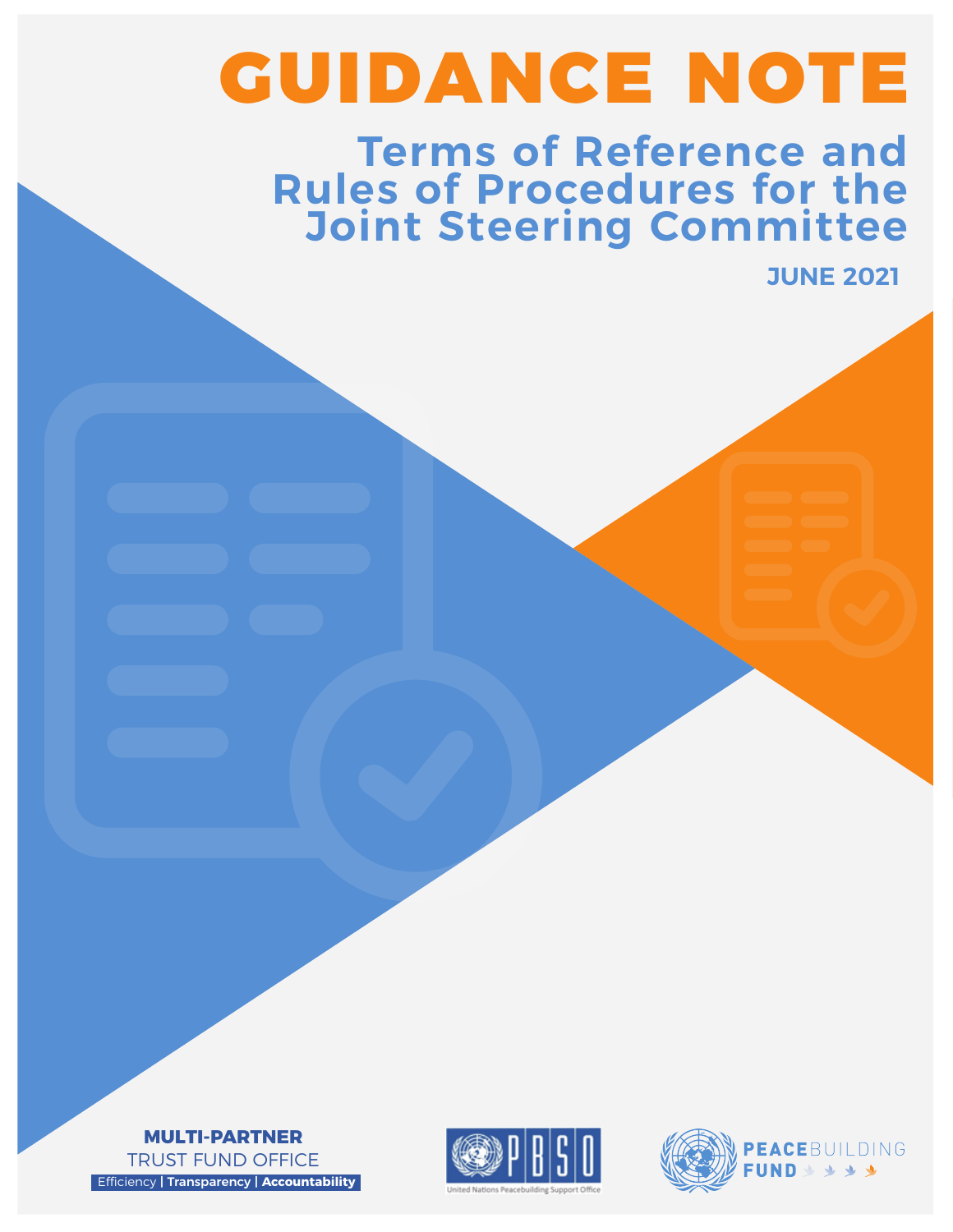

## GUIDANCE NOTE

## **Terms of Reference and Rules of Procedures for the Joint Steering Committee**

*This Guidance Note is part of a series of practical, programming guidance periodically issued by PBF. The purpose of PBF Guidance Notes is to provide additional information to recipients of PBF funding and PBF Secretariats to improve design, implementation, monitoring and evaluation of PBF projects. This Guidance Note on Theories of Change provides a specific peacebuilding lens to guide fund recipients' development of theories of change and should be used to inform project design choices at the outset of project conceptualization.*

*This TOR/ROP example, drawn from an actual PBF country, is among the most detailed and functional yet elaborated for the PBF, and can serve as a helpful guide to newly forming JSCs.*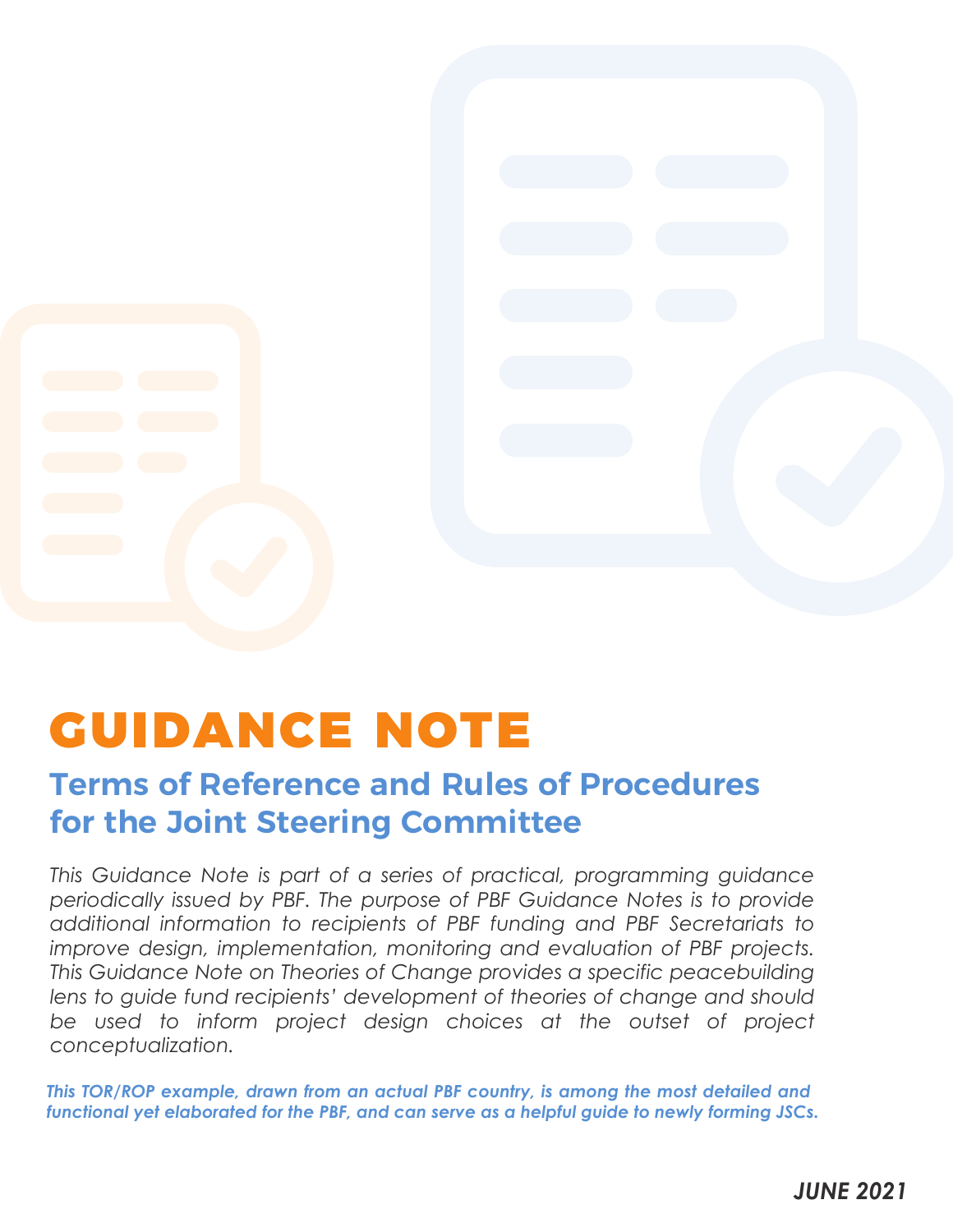## **INTRODUCTION**

The *(insert country name)* Peacebuilding Fund Joint Steering Committee (JSC) is established to oversee and coordinate the operations of the Peacebuilding Fund (PBF) in *(insert country name)* in accordance with the Terms of Reference (ToR) of the Peacebuilding Fund of July 2009 and within the framework of (insert country name)'s approved Peacebuilding Strategic Results Framework. These JSC ToR and Rules of Procedure (RoP) are designed to guide and facilitate the work of the JSC in *(insert country name)*  articulating:

- **The structure and composition of the JSC**
- **The responsibilities of the JSC**
- **Mechanisms and procedures for decision-making**
- **Structure and functions of the PBF Secretariat**
- **Structure and functions of the Technical Advisory Panel (TAP)**

## **I.TERMS OF REFERENCE**

#### **1. Role of the Joint Steering Committee**

The JSC will provide strategic guidance and oversight as well as make decisions on the allocation of the PBF at the country level. The JSC makes decisions by consensus and is co-chaired by the

 (a senior Government representative, possibly a Minister or a Head of Department) and UN (for example, Deputy Special Representative of the Secretary-General or UN Resident Coordinator).

#### **2. Structure and Composition**

The Joint Steering Committee will be comprised of members:

- $\blacksquare$  Co-Chairs (2): Specify Senior Government and UN representatives
- Representatives from the Government of *(insert country name) (number):*
- Multilateral Representatives *(number):* From the United Nations Country Team, eg. World Bank, EC, ECOWAS
- Bilateral Representatives *(number): specify*
- $\blacksquare$  Representative of (insert country name) Civil Society (number) specify, as nominated by Civil Society coordination group
- Representative of International NGOs *(number) specify*
- Representative of *(insert country name)* Business Community *(number)*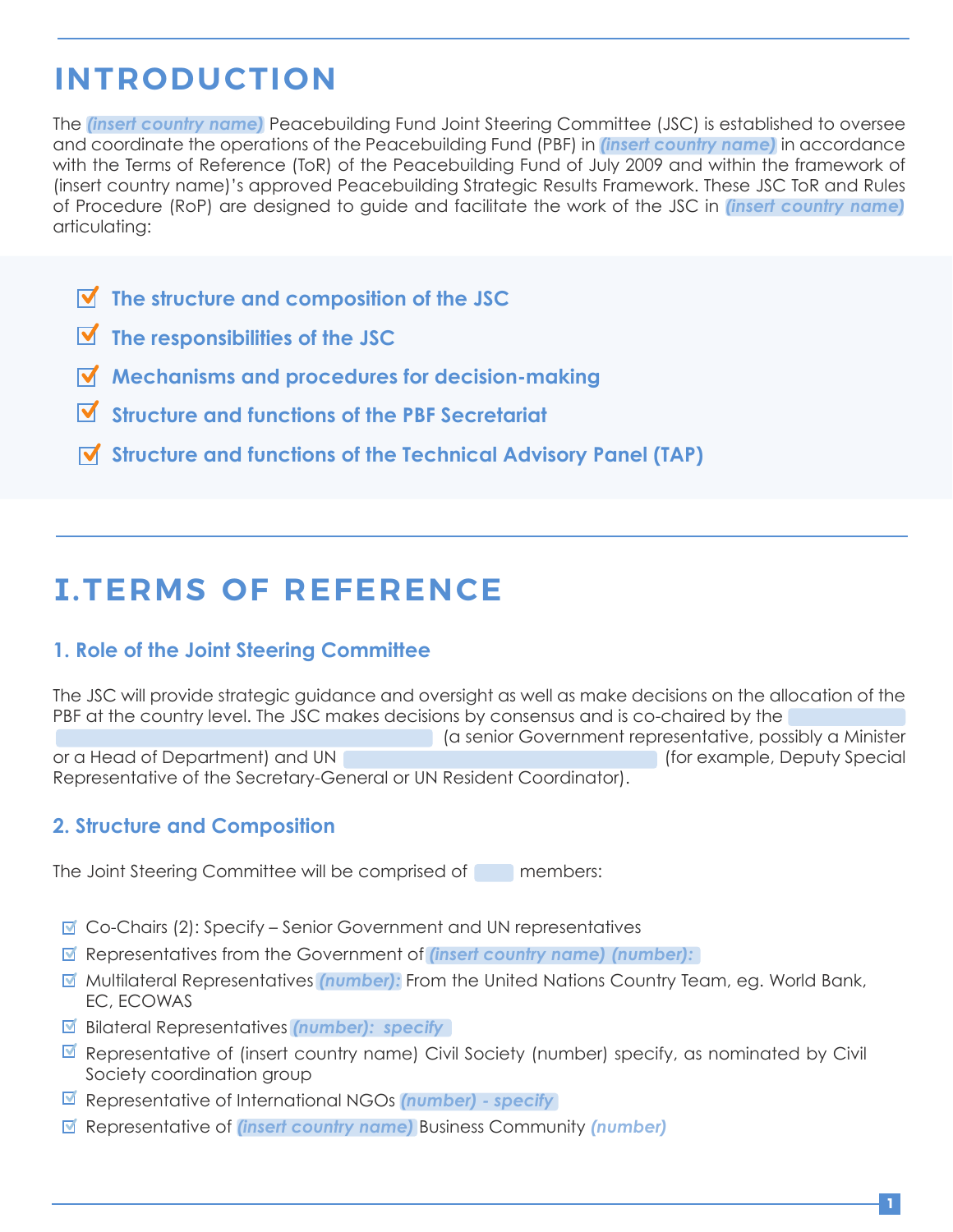The Co-Chairs may consider allowing observers to participate.

The JSC will be assisted by a PBF Secretariat, and by a Technical Committee composed by Senior Technical Advisors from the different line Ministries, UN agencies and other agencies, which are involved in the implementation of the PBF support.

#### *Frequency of Meetings*

The JSC Co-Chairs will convene meetings as required. It is envisaged that, after the bulk of the concept notes and project proposals have been considered, JSC meetings shall be convened on a quarterly basis for progress review and monitoring.

#### *Agenda*

The agenda of the JSC meeting and all supporting documentation shall be prepared and disseminated by the PBF Secretariat in consultation with the Technical Committee and/or the Co-Chairs. JSC members may make requests for items to be included on the agenda. Quorum

A quorum of the JSC shall consist of more than 50 per cent of the membership, including at least one Co-Chair in attendance.

#### **3. Responsibilities**

The JSC will be primarily responsible for:

- **REVIEWING AND APPROVING** any formal conflict analysis study which is produced as a basis for the (insert country name) Eligibility Request.
- **REVIEWING AND APPROVING** the ToR and RoP of the JSC, the Technical Committee and the PBF Secretariat, and updating and / or modifying them, as necessary.
- **PROVIDING** strategic directions for, reviewing and adopting the (insert country name) PBF Eligibility Requests and associated Strategic Results Frameworks, and making revisions as appropriate. **1**
- **DETERMINING** the methodology for project preparation and endorsement, including potentially making calls for concept notes in line with PBF Strategic Results Framework, prior to the elaboration of full project documents.
- **MAKING** clear the criteria for endorsing projects according to PBF requirements (see template 3.3 of the PBF Guidelines) and (insert country name) priorities.
- **REVIEWING** and endorsing project proposals and funding requests submitted by eligible 'Recipient UN Organizations', ensuring they are in line with the approved Strategic Results Framework outcome areas and funding envelopes.
- **ENSURING** appropriate consultative processes take place with key stakeholders at the country level, to avoid duplication or overlap between the PBF and other funding mechanisms.
- **ENCOURAGING** joint projects by Recipient UN Organizations with other stakeholders, including government, civil society organization (CSOs), and other partners, so as to address critical peacebuilding and peace consolidation in a holistic manner and to find best available expertise.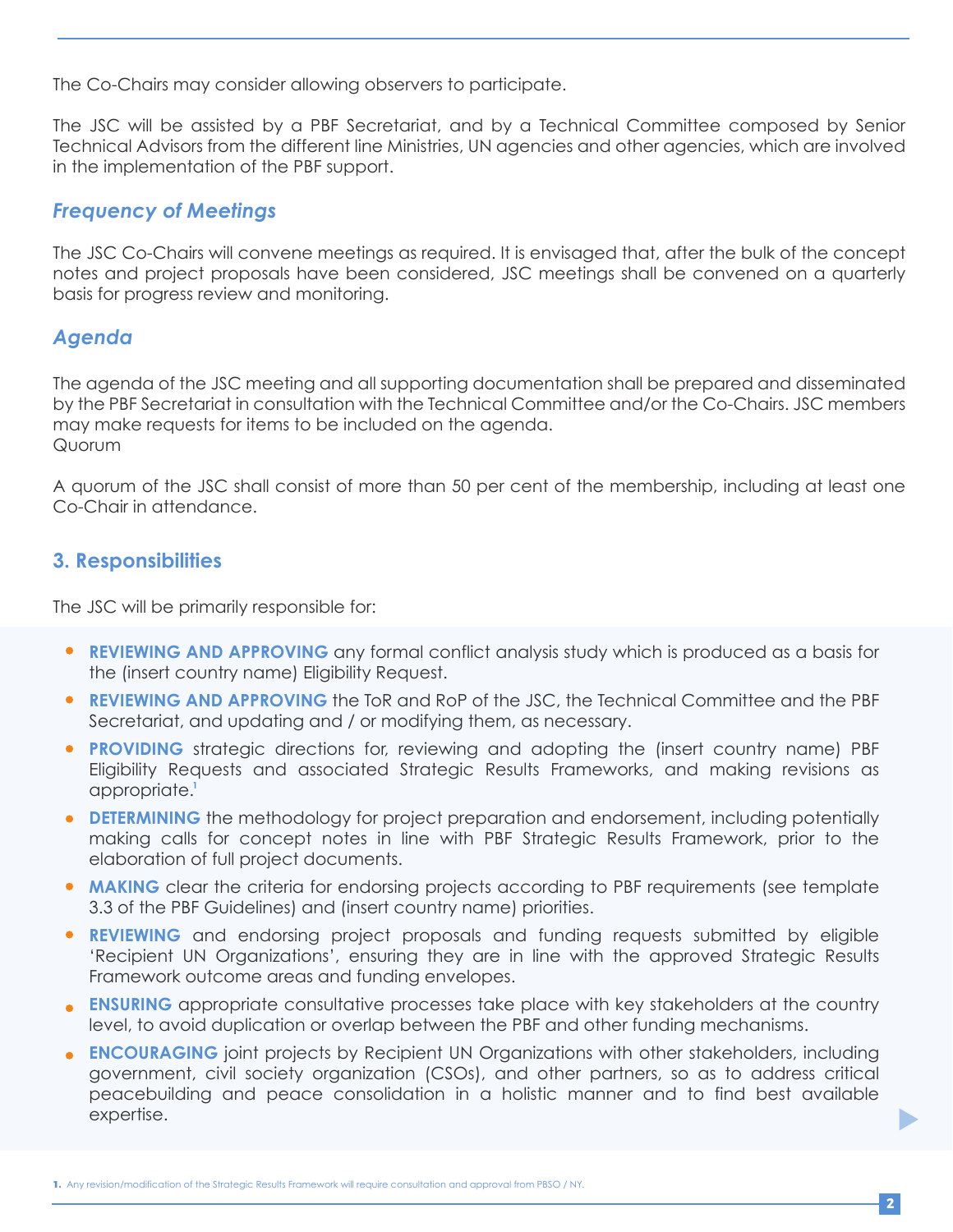- **REVIEWING** and, as appropriate, acting upon six months status updates submitted by Recipient UN Organizations to the JSC through the PBF Secretariat.
- **ENSURING** there are monitoring mechanisms in place, through the PBF Secretariat and otherwise, to track progress against the Strategic Results Framework.
- **RECONSIDERING** periodically the peacebuilding vision and strategy contained in the Strategic Results Framework and determining if it is still valid or needs amendment. Any amendment to the Strategic Results Framework will need to be communicated to and approved by PBSO.
- **PREPARING,** with the assistance of the PBF Secretariat and the Technical Committee/ Technical Assessment Panel, an annual report of performance against the Strategic Results Framework, to be submitted to PBSO on 1 December every year, after at least six months of Strategic Results Framework implementation. The report should be prepared using PBF templates (template 4.2).

#### **4. Decisions**

The JSC shall make its decisions by consensus including for REGULAR and RAPID ENDORSEMENT requests.

If a decision has been made to prepare project concept notes before development of full project documents, the JSC may take the following decisions with regards to the submitted concept notes:

- **a)** Approve for development into a full project proposal (with comments),
- **b)** Return with comments calling for resubmission of another concept note,
- **c)** Defer for possible later consideration (with no immediate action required at that time),
- **d)** Reject (with comments).

Once project documents have been submitted to the JSC for consideration, together with the Technical Committee assessment, the JSC may take the following decisions with regards to the project proposals:

- **a)** Endorse for funding and implementation,
- **b)** Return with comments for further consideration,
- **c)** Defer for possible later consideration,
- **d)** Reject (with comments).
- **e)** In emergency situations the Co-Chairs may consider RAPID response requests up to the value of USD (insert sum). In such cases a full proposal will be submitted marked "RAPID RESPONSE REQUEST" and the regular quorum rule will not apply - however, it is expected that co-chairs will liaise with entities of concern in the approval process. The detailed procedures for the RAPID APPROVAL track are outlined in Appendix A.

In the event of consideration of a project proposal that has direct implications for the organization of a JSC member, that member shall disclose any potential conflict of interest to the co-chairs. Their input may be sought for clarification on related issues. In the case of a JSC member (including a Co-Chair) with a conflict of interest (organizational or personal), that member shall not vote in relation to the project. In the case of a Co-Chair implicated in a project - the Co-Chair may still sign the decision in representation of the general consensus of the JSC members.

Decisions of the JSC shall be duly recorded. The co-chairs will jointly sign all decisions of the JSC.

Not later than five working days after the JSC meeting, the PBF Secretariat will submit the signed JSC decision together with all supporting documentation, including a duly signed Project Document (template 3.2) and the Project Transmittal form (template 3.3), to the Office of the Assistant Secretary General for Peacebuilding Support.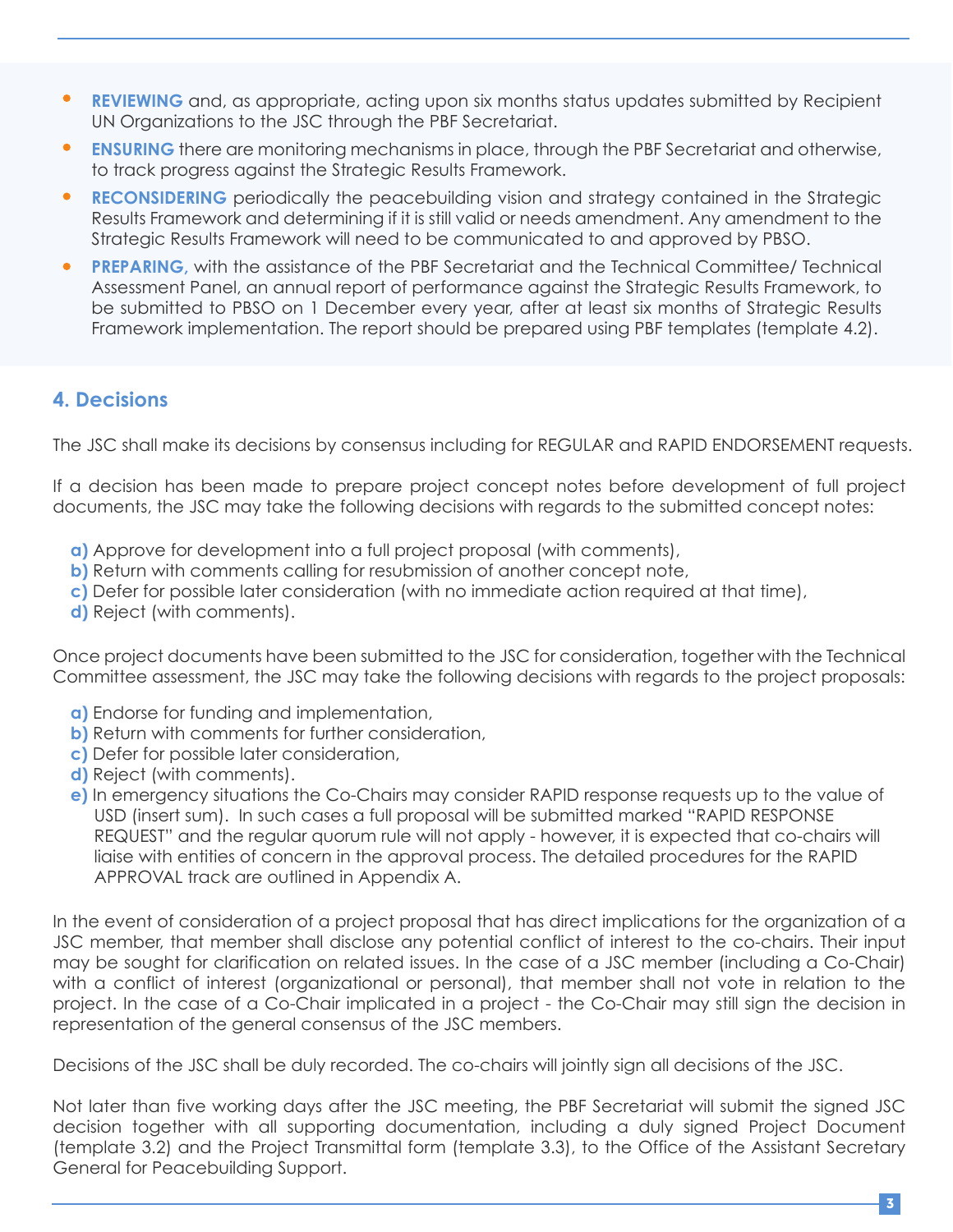The JSC may take decisions on amendments of the Strategic Results Framework if needed after the annual review. PBSO has to be fully informed on the action proposed and will.

#### **5. The PBF (insert country name) Secretariat**

The JSC will be supported by the PBF (insert country name) Secretariat, under the overall supervision of the Co-Chairs of the JSC. The Secretariat, which will liaise with the co-chairs, will comprise (insert number of staff and their positions) and be responsible for:

- **PROVIDING** JSC with secretarial and administrative support, including organising meetings, 区 recording minutes and sharing documents with members of the JSC
- **DOCUMENTING**, communicating and ensuring follow-up of the JSC's decisions, particularly ⊡ ensuring submission of appropriately signed and complete documentation on endorsed projects to the UNDP MDTF Office
- ष **MAINTAINING** a database on projects and implementing partners
- **REVIEWING** and analyzing concept notes and project proposals, including ensuring all ☑ technical review (together with the technical committee, if available), and submitting recommendations to the JSC
- $\triangledown$ **SUPPORTING** inter-project coordination and providing guidance to Recipient UN Organizations on common methodology for project design, monitoring and evaluation and related issues  $\triangledown$
- **ORGANISING** specific project impact monitoring and evaluation training and review (including independent impact evaluations)  $\triangledown$
- **TRACKING** the implementation of projects and the progress against the Strategic Results ☑ Framework, including tracking Strategic Results Framework indicators, and making recommendations for improvements, if deemed necessary
- **IDENTIFYING** problems that may arise in relation to project delivery and management and ाज advising the JSC on appropriate action, with follow up and reporting back on progress or lack thereof
- $\overline{\mathbf{M}}$ **REVIEWING** reports and status updates from projects and providing quality assurance of reports and advice to RUNOs
- $\blacksquare$ **ACTING** as a local repository of knowledge regarding the rules and regulations of the PBF and related management arrangements
- As directed by the JSC Co-Chairs, supporting information sharing (including bulletins), 区 awareness raising and training as required
- **ENSURING** linkages of PBF (insert country name) to national processes, in particular with (insert  $\triangledown$ national planning frameworks, other UN frameworks – eg. e Poverty Reduction Strategy (PRS)) and the related supportive efforts of the UN and partners
- **PROMOTING** PBF awareness especially amongst Government and civil society and 区 international partners
- $\blacksquare$ **DOCUMENTING** issues and periodically sharing 'lessons learnt' with the JSC and PBSO
- On request, **PROVIDING** information to PBSO on progress with implementation, to assist with  $\overline{\mathsf{M}}$ PBSO briefings and reporting
- Under the guidance of the JSC and with the support of the Technical Committee and RUNOs, 囨 drafting the annual JSC on Strategic Results Framework implementation, to be submitted to PBSO on 1 December every year
- Any other PBF related tasks as directed by the JSC Co-Chairs. 区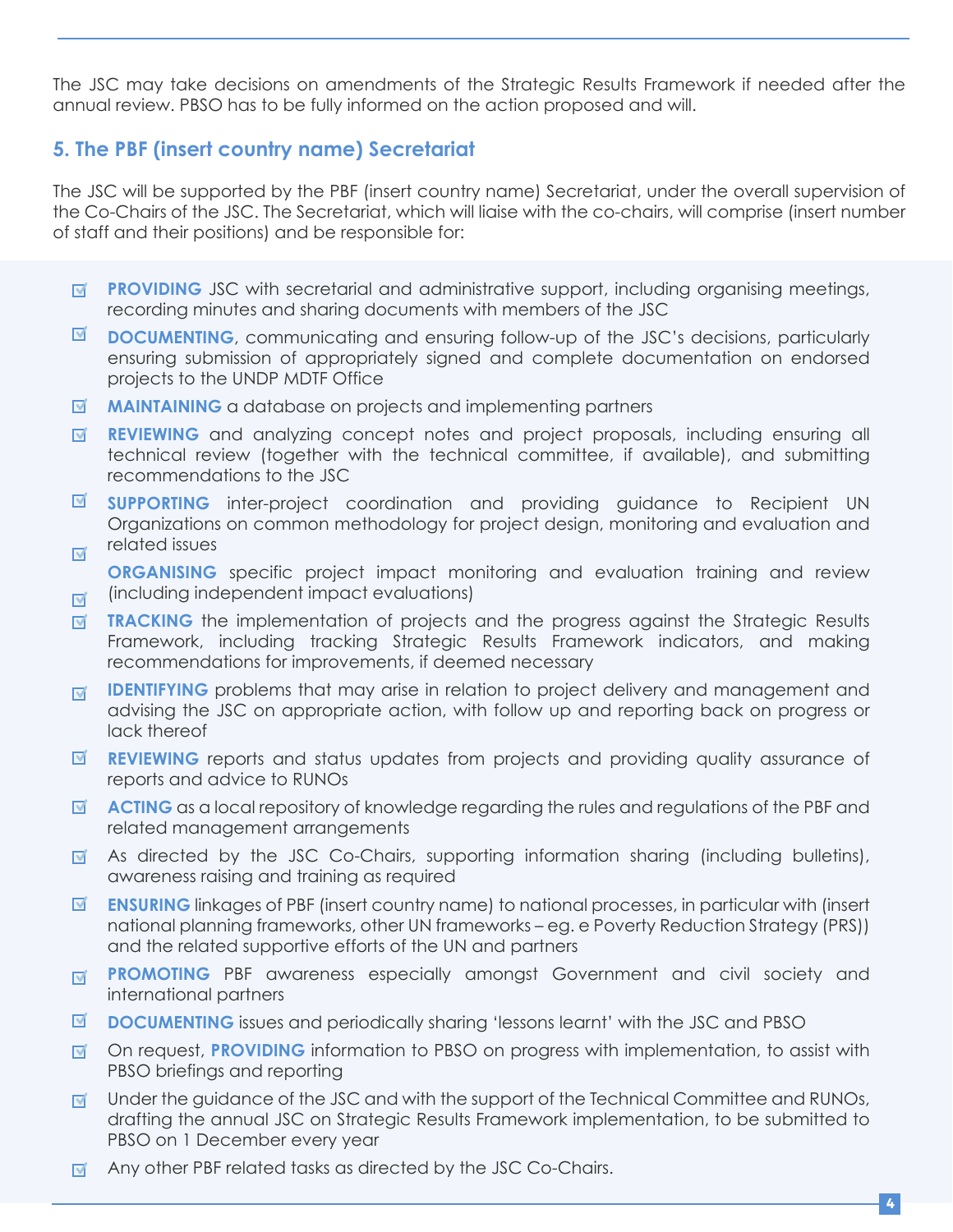#### **6. The PBF Technical Committee/ Technical Assessment Panels**

The JSC and the Head of the PBF Secretariat will draw upon, as required, technical advice from a group of experts known as the Technical Committee who have:

- Specific technical expertise in the area of the PBF support in *(insert country)*
- Demonstrated strategic understanding of peacebuilding and conflict-sensitive  $\bullet$ development
- Proven experience in project appraisal, monitoring and evaluation  $\bullet$

The Technical Committee membership broadly mirrors that of the JSC. The members are (include only the actual members):

- Technical Staff from Government: Ministries of Internal Affairs (MIA), Public Works (MPW), Labour (MoL), Gender and Development (MoGD), Agriculture (MoA), LRDC, LISGIS; UNMIL: O/DSRSG (Recovery and Governance and Rule of Law), Political, Policy and Planning Section (PPPS), Civil Affairs (CA), Reintegration and Rehabilitation and Recovery (RRR), Human Rights Protection Section (HRPS)
- Specialised UN agencies, funds and Project (UNCT)  $\bullet$
- $\bullet$ Donor representatives working on peacebuilding
- Civil Society Representatives and International NGOs  $\bullet$
- *(insert country name)* Business representatives.  $\bullet$

Each project proposal submitted will be reviewed by the PBF Secretariat and a relevant sub-Committee of the Technical Committee, (known as Technical Assessment Panel) based on the content of the proposal and the availability of experts. Membership of each specific Technical Assessment Panel will be determined by the PBF Secretariat in consultation with Co-Chairs if necessary.

Potential conflict of interest by Technical Committee members should be declared to the Secretariat however, their input may still be sought on technical grounds. The PBF Secretariat will ensure that proceedings of the technical review process and recommendations are concisely but fully recorded with the submission form to the JSC (using PBF template 3.3).

#### **7. Public Disclosure**

The JSC shall commit to public disclosure with appropriate newsletters and press releases. Upon agreement with the Executive Coordinator of the MPTF Office (New York), related information shall also be posted on the UNPBF website www.unpbf.org. Such reports and documents may include records of decisions, summary sheets of both endorsed and pipeline projects, fund level and financial and progress reports and summaries of internal and external project evaluations. The JSC and the MPTF Office Executive Coordinator shall take all reasonable steps to ensure the accuracy and appropriateness of material to be posted.

*Date: \_\_\_\_\_\_\_\_\_\_\_\_\_\_\_\_\_\_\_\_\_ Place: \_\_\_\_\_\_\_\_\_\_\_\_\_\_\_\_\_\_\_\_\_* 

*Government Co-Chair name and signature:*

*UN Co-Chair name and signature:*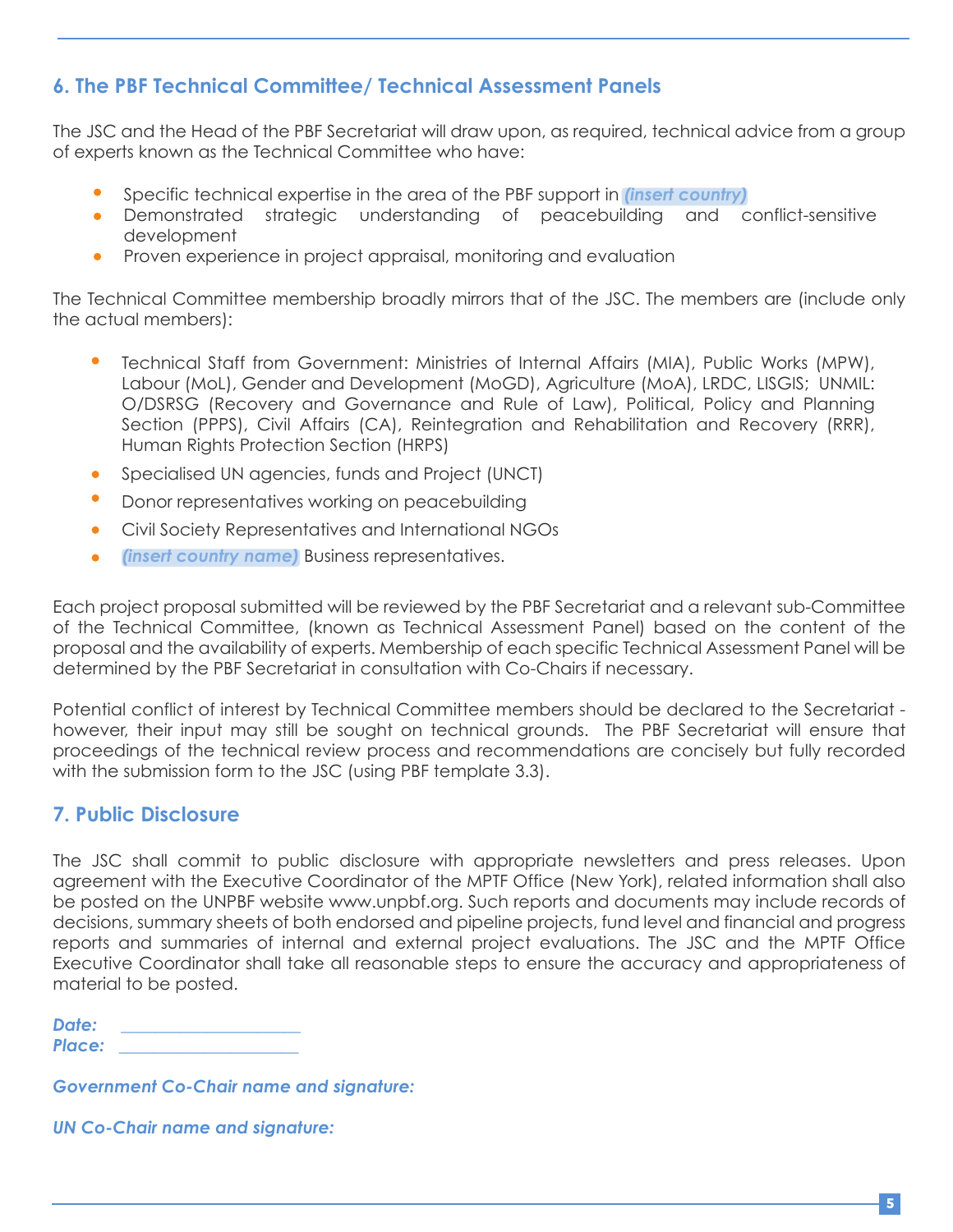## **II. RULES OF PROCEDURE**

#### **PART ONE: GENERAL OVERVIEW AND CRITERIA**

#### **1. Review of Strategy**

The JSC shall periodically review the (insert country name) PBF Strategic Results Framework, and associated objectives and guidelines, in response to evolving security, political and socio-economic issues in (insert country name) and the JSC's ongoing consultation with PBF stakeholders.<sup>2</sup>

#### **2. Objectives of the project**

- $\vec{v}$  Support strategic, catalytic initiatives for high positive impact on immediate peacebuilding needs in (insert country name) in project areas consistent with the PBF Strategic Results Framework
- **Promote inclusive partnership involving UN agencies, government institutions, civil society** partners, communities and other stakeholders
- $\forall$  Influence positively all relevant national policy and project processes bringing focus on conflict factors and peacebuilding needs throughout
- **M** Enhance capacity building and local ownership.

#### **3. Eligibility Criteria and Conditions for Participation**

Only eligible UN agencies - determined as Recipient UN Organizations, having signed global agreements with the MDTF Office on the use of the PBF - may seek direct financial support through the PBF. They must work jointly with other members of the UN Country Team, UNMIL and a range of partners who can contribute and add value to projects, and who have a relevant, successful track record. Other than UN entities, partner organizations are principally government, non-governmental organizations and civil society. Full participation of all is highly desirable.

To seek financial support from the PBF, Recipient UN Organizations must submit concept notes and full project proposals as called for by the JSC and in accordance with guidelines detailed in 'Part Two: Proposal Submission and Selection' and (list relevant annexes).

Members of the TAP assessing both concept notes and full project proposals, and staff of the PBF Secretariat, should not have a professional interest in the projects or organizations being considered. Any potential conflict of interests should be disclosed to the Co-Chairs of the JSC.

#### **4. Strategic Allocation of Resources**

The JSC shall periodically determine and update resource requirements to carry out the (insert country name) PBF Strategic Results Framework on the basis of a 'Funding Framework' that would be prepared by the Executive Coordinator of the MDTF Office.

#### **5. Financial Management and other Fiduciary Requirements**

- $\triangledown$  Once fully approved, the project will have a maximum duration of 18 months
- $\triangledown$  Funds are to be used exclusively to cover expenditures in the approved project in accordance with the project agreement.

2. Any revision/modification of the Strategic Results Framework will require consultation and approval from PBSO / NY.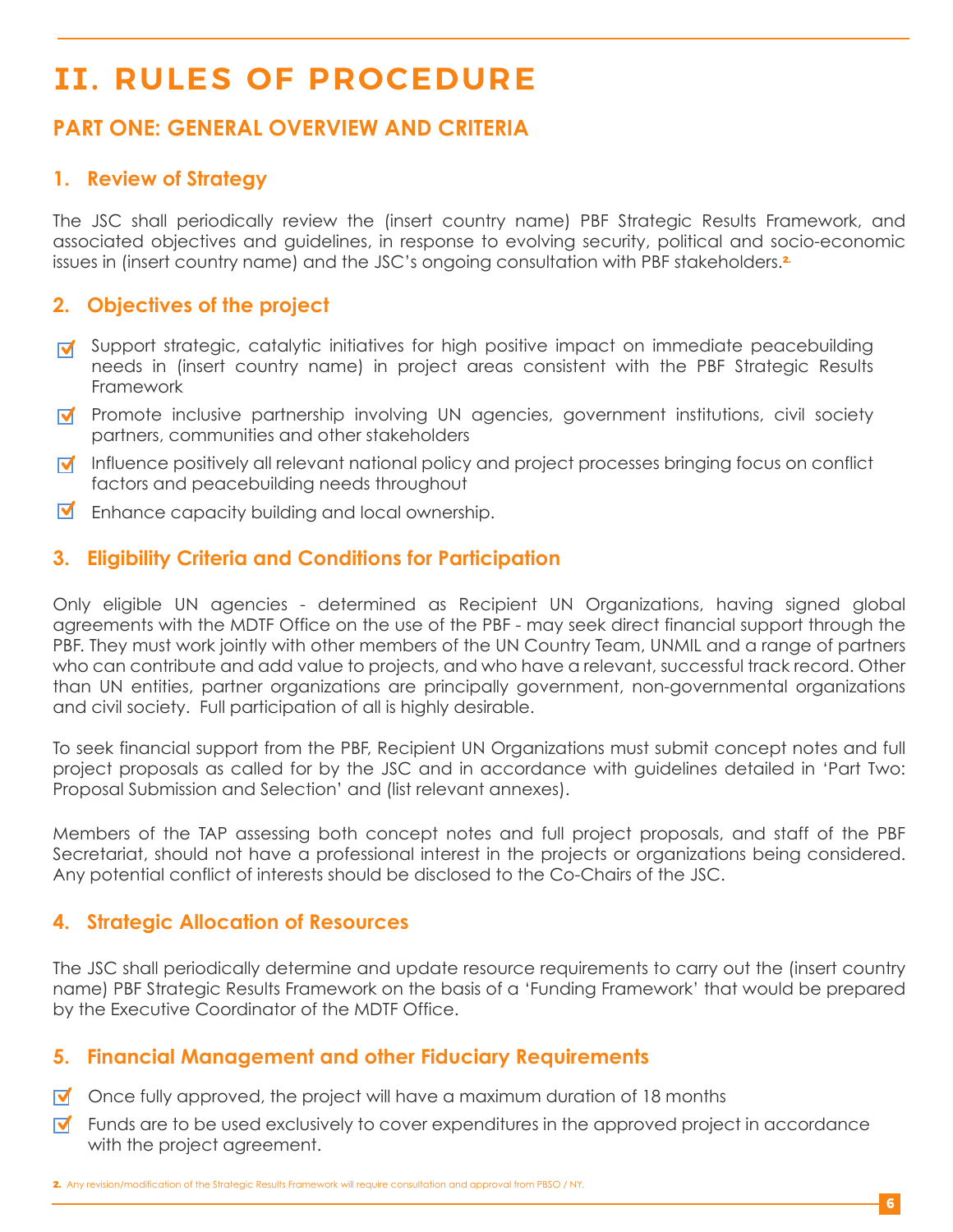**M** Administrative costs for project management may not exceed 7% of the total amount approved. These costs must be anticipated and designated as 'Agency Management Support' in the budget submitted with the project proposal.

#### **PART TWO: PROPOSAL SUBMISSION AND SELECTION**

PBF. They must work jointly with other members of the UN Country Team, UNMIL and a range of partners Only eligible UN agencies - determined as Recipient UN Organizations, having signed global agreements with the MDTF Office on the use of the PBF - may seek direct financial support through the who can contribute and add value to projects, and who have a relevant, successful track record. Other than UN entities, partner organizations are principally government, non-governmental organizations and civil society. Full participation of all is highly desirable.

To seek financial support from the PBF, Recipient UN Organizations must submit concept notes and full project proposals as called for by the JSC and in accordance with guidelines detailed in 'Part Two: Proposal Submission and Selection' and (list relevant annexes).

Members of the TAP assessing both concept notes and full project proposals, and staff of the PBF Secretariat, should not have a professional interest in the projects or organizations being considered. Any potential conflict of interests should be disclosed to the Co-Chairs of the JSC.

#### **6. Concept Note Submission and Recommendation Process**

A Concept Note is a synopsis of a project which provides the JSC with an opportunity to consider the outline of a problem statement and potential solution within the context of the PBF (insert country name) Strategic Results Framework.

The process of formulating Concept Notes should also permit existing or potential partners of UN agencies to explore together and document approaches and partnerships in response to peacebuilding needs in (insert country name).

The JSC will consider Concept Notes against objectives and defined criteria. If a Concept Note is considered to be of merit it may receive a favorable response from the JSC and lead to a formal project proposal.

#### **7. The Key Steps in Proposal Review Process**

Step 1: Call for Concept Notes

A call for Concept Notes will be made by the JSC, conforming to the format attached (insert annex ref). Concept Notes and covering letters must strictly observe the relevant deadlines and provisions contained in the call for Concept Notes. They must be submitted by a Recipient UN Organization to the JSC, through the PBF Secretariat for review.

The Concept Note should be primarily limited to the information requested and should be no longer than 5 pages (excluding cover page) and submitted in English. Applicants should submit one original signed hard copy of the Concept Note and two duplicate copies, together with an electronic version.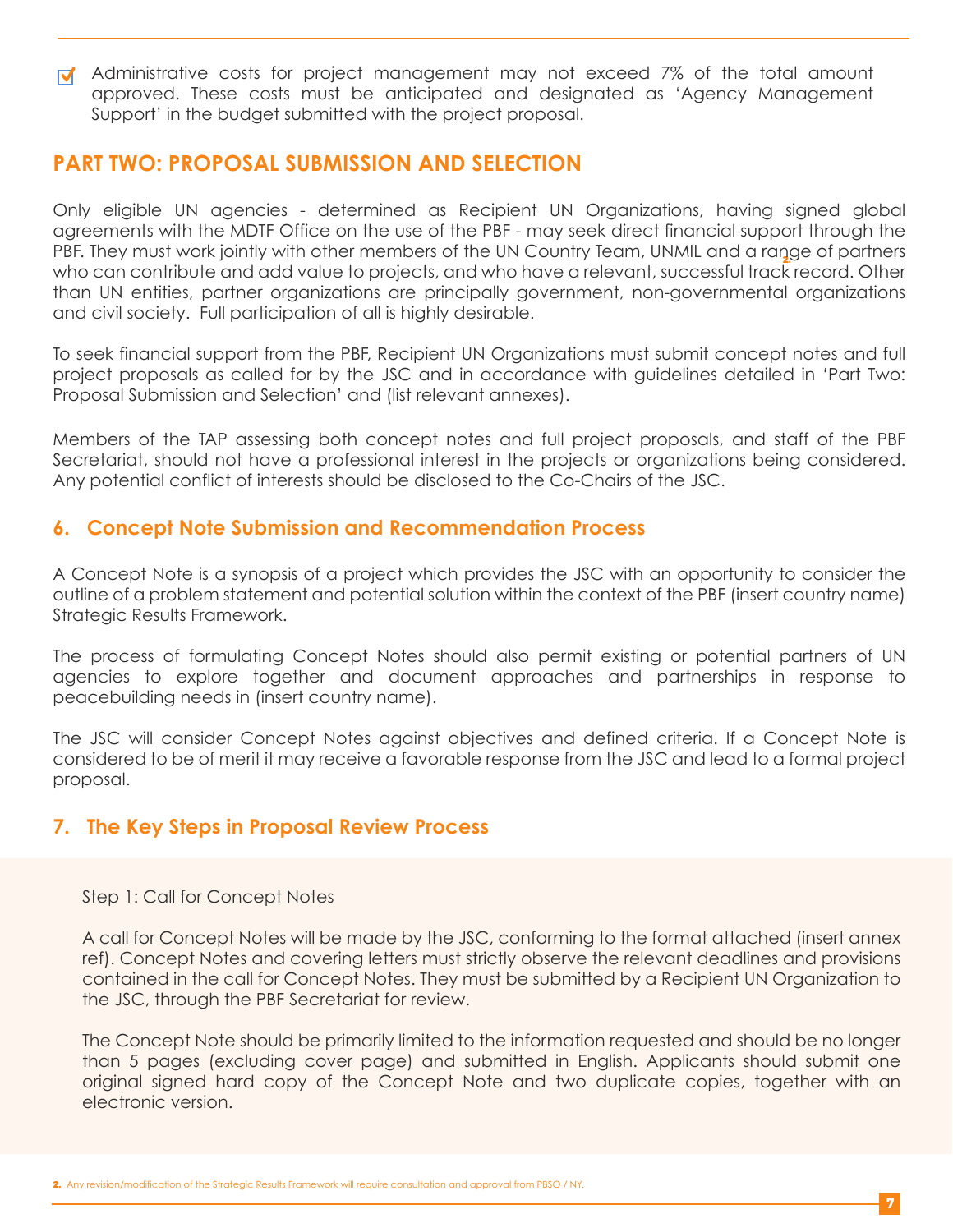#### **STEP 2: RECEIPT AND SCREENING OF CONCEPT NOTES**

Each Concept Note received by the PBF Secretariat will be subjected to internal review to (i) verify compliance with both the call for concept Notes and the guideline document and (ii) a technical pre-assessment. All eligible Concept Notes will be forwarded to a TAP for assessment of their merit.

#### *CONCEPT NOTE EVALUATION CRITERIA*

The TAP will assess the Concept Notes, including consideration of the following points, to determine the project's strategic approach and potential effectiveness.

- ☑ **Relevance and Partnership:** The proposed concept should address a significant peacebuilding challenge in line with the PBF Strategic Results Framework, and noted conflict factors, demonstrating the potential impact on peacebuilding and national reconciliation in (insert country name). It should also demonstrate how each partner's contribution is crucial for achieving overall project impact - describing how the partnership reflects the principles of joint decision-making, collaboration, capacity building and knowledge sharing. Consideration will also be given to the on-the-ground capacity of the UN recipient and partners and their potential to add value.
- $\blacksquare$ **Innovation:** The proposed project should demonstrate the extent to which it varies from current approaches or offers new solutions to existing challenges (perhaps drawing on experience partners could bring in from similar efforts outside of (insert country name)).
- ☑ **Sustainability and Replicability:** The proposed project should demonstrate how it will continue to yield benefits beyond the period of the funding and the extent to which it can be sustained by national mechanisms. If the project is proposed as a pilot - the potential replicate and scale up efforts must be articulated.
- ☑ **Approach:** The proposed project should present a realistic implementation time frame, with envisaged tangible deliverables, outcomes and a description of the impact pathway.
- ा **Coherence with the (national plan, Eg. Poverty Reduction Strategy):** each project should indicate where it addresses part of and relates to the national PRS and / or other national policy documents.
- ☑ **Budget / Cost Effectiveness:** The costs should appear reasonable for the activities and outreach proposed, taking into consideration the scale of the problem addressed.
- ाज **Impact and Outcomes:** each project should identify the anticipated impact and outcomes for the project and the indicators by which these will be measured. Where relevant, projects should outline an impact evaluation design, consisting of: (1) measurable outcomes; (2) potential for pre- and post-project data collection; and (3) potential control groups for comparison purposes (including method of selection). See Annex 1 for further details.

#### **STEP 3: RECOMMENDATION BY THE SECRETARIAT TO THE JSC**

Based on the outcome of the first two steps, the PBF Secretariat will prepare a recommendation for the JSC.

**8**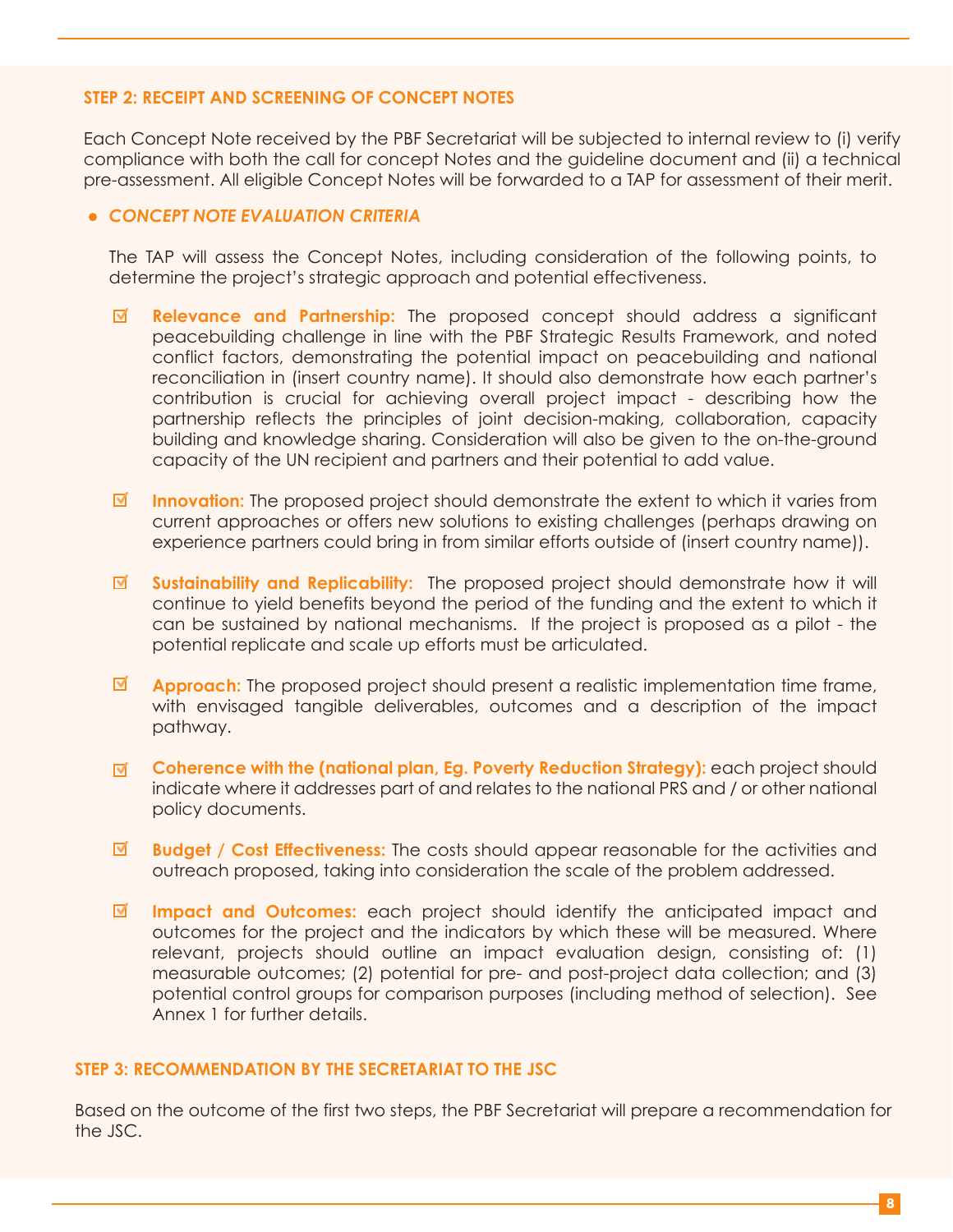#### **STEP 4: JSC REVIEW**

The PBF (insert country name) Secretariat shall distribute to members of the JSC at least one week prior to the date of the scheduled meeting, the agenda, concept notes and any supporting documentation for consideration.

The JSC shall review concept notes and maintain a pipeline of potential projects, noting priorities and status of funds remaining under each priority area.

If the JSC approves a concept note, a call to the Recipient UN Organizations for a full project proposal may be made (see Annex 2 for format). The JSC may elect to require an independent evaluation of a proposed project and assign a consultant to work with the Recipient UN Organization and partners to design the full project proposal.

Alternatively, approved concept notes may be deferred for later consideration, if funding is not immediately available or it is not meeting immediate priorities.

The PBF (insert country name) Secretariat shall, at the direction of the Co-Chairs, inform all Recipient UN Organizations of the JSC's decision and outline any next steps - passing on comments from the JSC and TAP where appropriate and, if relevant, detailing required further action.

#### **STEP 5: PROJECT SUBMISSION AND APPROVAL PROCESS**

Projects will be submitted (only) by Recipient UN Organizations using the attached Project Submission Form (Annex 3).

Project documents shall be jointly developed by the Recipient UN Organization with partnering national organisations and jointly presented and discussed at the JSC meeting.

The PBF *(insert country name)* Secretariat will ensure the technical review of projects with the TAP compiling the analysis and assessment of quality of proposals (using criteria indicated in step 2. and Annexes).

The PBF *(insert country name)* Secretariat shall distribute to members of the JSC at least three days prior to the date of the scheduled meeting the agenda, submission forms and project proposals, and any supporting documents.

The JSC shall review project proposals, along with the recommendations of the PBF Secretariat and TAP, and take decisions to:

- **a)** Endorse for funding and implementation,
- **b)** Return with comments for further consideration,
- **c)** Defer for possible later consideration,
- **d)** Reject (with brief comments).

The PBF (insert country name) Secretariat shall, at the direction of the Co-Chairs, inform all Recipient UN Organizations of the JSC's decision and outline any next steps - passing on comments from the JSC and TAP where appropriate and, if relevant, detailing required further action.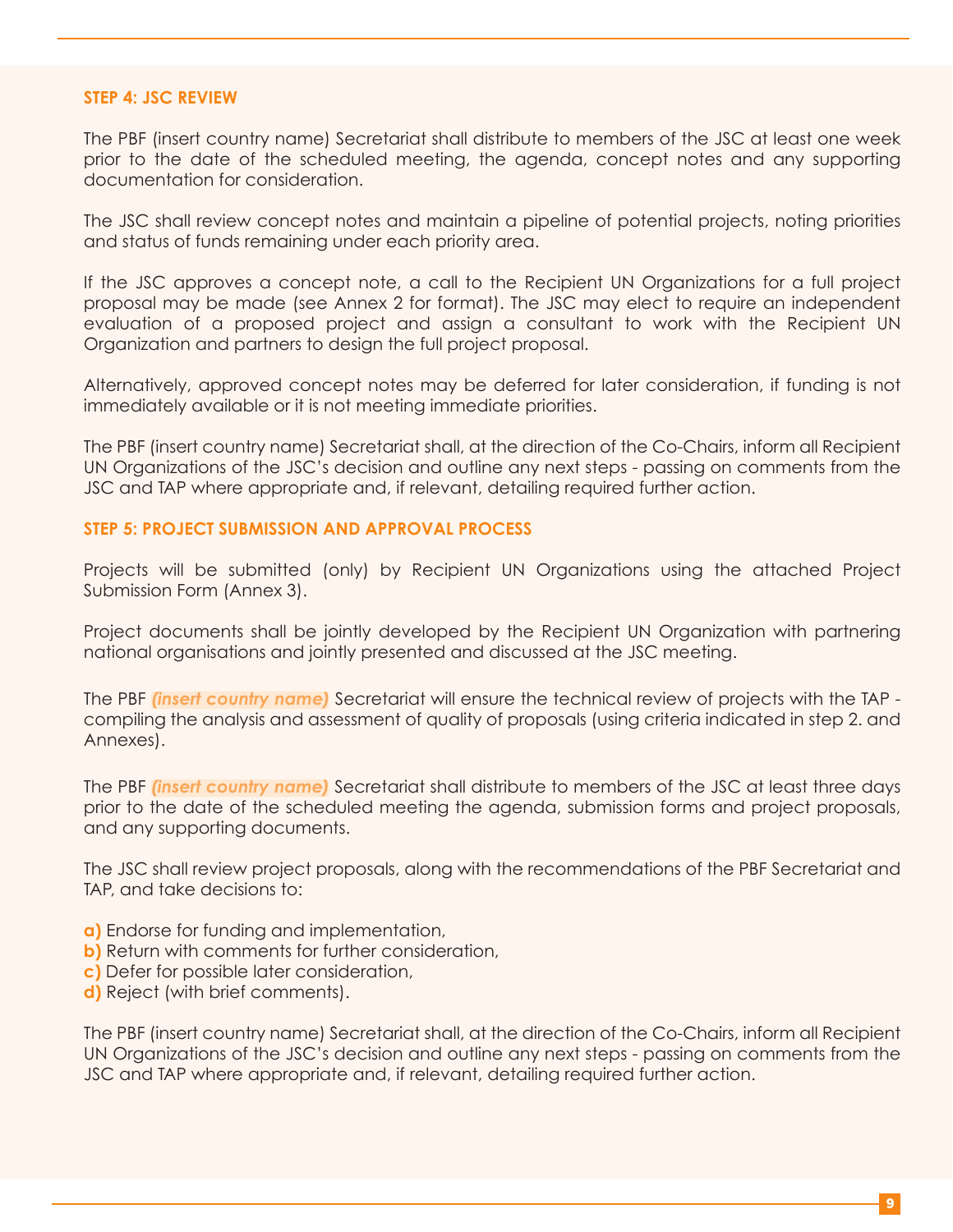#### **PART THREE: CONTRACTING AND REPORTING**

#### **8. Project / Project Implementation**

Based on the approval of the JSC, and the signing of the Project Documents by the duly authorized parties, the Executive Coordinator, MDTF Office, shall transfer approved funds for project implementation to the particular Recipient UN Organization(s), after ensuring consistency with the applicable provisions of the Letter of Agreement (LOA) entered between donors and UNDP, as the Administrative Agent of the Recipient UN Organizations.

Copy of the fund transfer advice shall be provided to the (insert co-chairs of the JSC) and heads of the concerned Recipient UN Organizations in (insert country name).

#### **9. Reporting**

In line with the Memorandum of Understanding (MOU) between the Administrative Agent and Recipient UN Organization(s), the latter shall submit, on annual basis, financial and progress reports to the Executive Coordinator of the MDTF Office.

Subsequently, in accordance with the LOA agreed upon by Donors and the Administrative Agent, the Executive Coordinator shall in turn submit consolidated Fund level reporting to all Fund Donors, after receiving approval of the consolidated report by the (insert country name) JSC and the Head of the PBSO. Standard UNDG financial and progress reporting formats, modified as, appropriate, shall be utilized as indicated in (insert Annex ref).

As required by the Co-Chairs of the (insert country name) JSC, the Executive Coordinator of the MDTF shall keep the JSC abreast of the consolidated progress report.

#### **10. Performance based budget allocation**

Subsequent JSC approval of future allocation to Outcome Areas and approval of projects submitted by implementing Organisations shall be based on performance and delivery of results, as determined by PBSO and the JSC.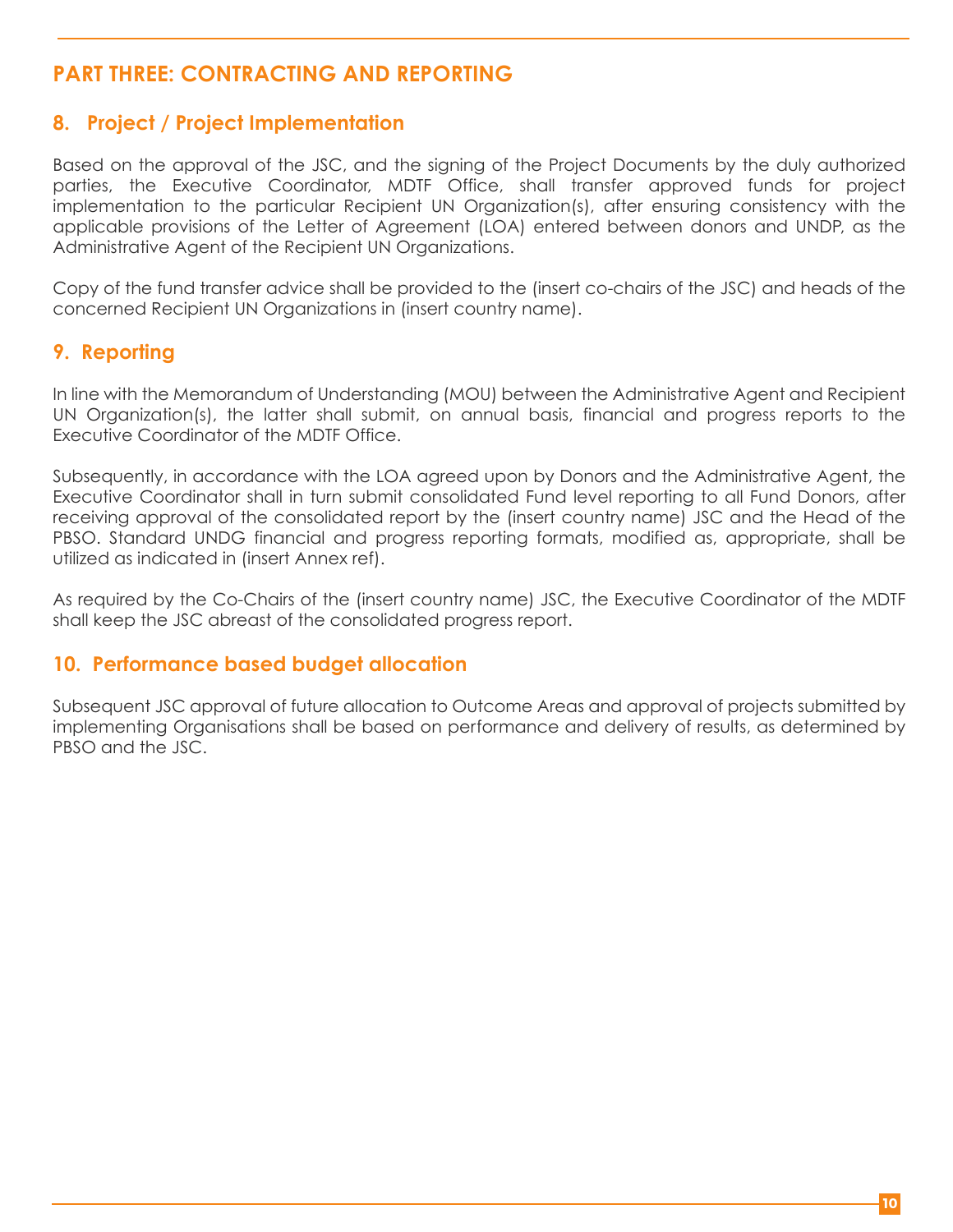## **APPENDIX A:**

### **(COUNTRY NAME) PEACEBUILDING FUND RAPID APPROVAL TRACK**

#### GUIDANCE NOTE AND APPROVAL PROCESS

**1.** Project submissions shall qualify for the *(insert country name)* PBF Rapid Approval Track if they meet the following criteria:

**i.** The project must address an urgent need that can not await a regular *(insert country name)*  PBF Joint Steering Committee (JSC) meeting.

**ii.** The project must be in line with the *(insert country name)* PBF Strategic Results Framework (or a newly arising matter or significance to peace and security and of immediate concern to the JSC)

**iii.** The total budget of such submissions should not exceed US\$ *(insert value)*

**2.** The **PBF Rapid Approval Track process is described as follows:** 

**i.** The Recipient UN Organisations shall forward to the JSC, through the PBF (insert country name) Secretariat, the Submission Form and a Project Document, duly signed by the Recipient UN Organizations (insert annex refs.).

**ii.** The PBF Secretariat shall review the submission and shall communicate with the Recipient UN Organizations its initial comments regarding the overall quality of the submission and its compatibility with the standard format.

**iii.** If satisfied in terms of quality and compatibility of the submission and the justification for using the (insert country name) PBF Rapid Approval Track, the PBF Secretariat shall seek approval of the Co-Chairs of the JSC to use the (insert country name) PBF Rapid Approval Track process for approval of the proposal.

**iv.** Upon approval by the Co-Chairs of the use of the (insert country name) PBF Rapid Approval Track, the PBF Secretariat shall electronically distribute the Project Document and the Budget to all members of the JSC requesting comments and endorsement of the submission within two (2) working days from the day of distribution of the documents.

**v.** The PBF Secretariat shall receive and compile the responses and will communicate with the Recipient UN Organization on comments of substantive nature for amendments to the document as necessary and make a written submission to the JSC Co-Chairs summarizing the comments received with its recommendations. No response by JSC members shall be considered as approval of the proposal.

**vi.** The JSC Co-Chairs will sign the endorsed project document which will also be signed by the authorized representative of the relevant Recipient UN Organization. Upon signature, the PBF Secretariat will electronically forward the signed documents to the Executive Coordinator, MDTF Office, for the release of funds, in accordance with the MOU between the UN and MDTF Office, the LOA with Donors and the MOU between Recipient UN Organizations and the MDTF Office.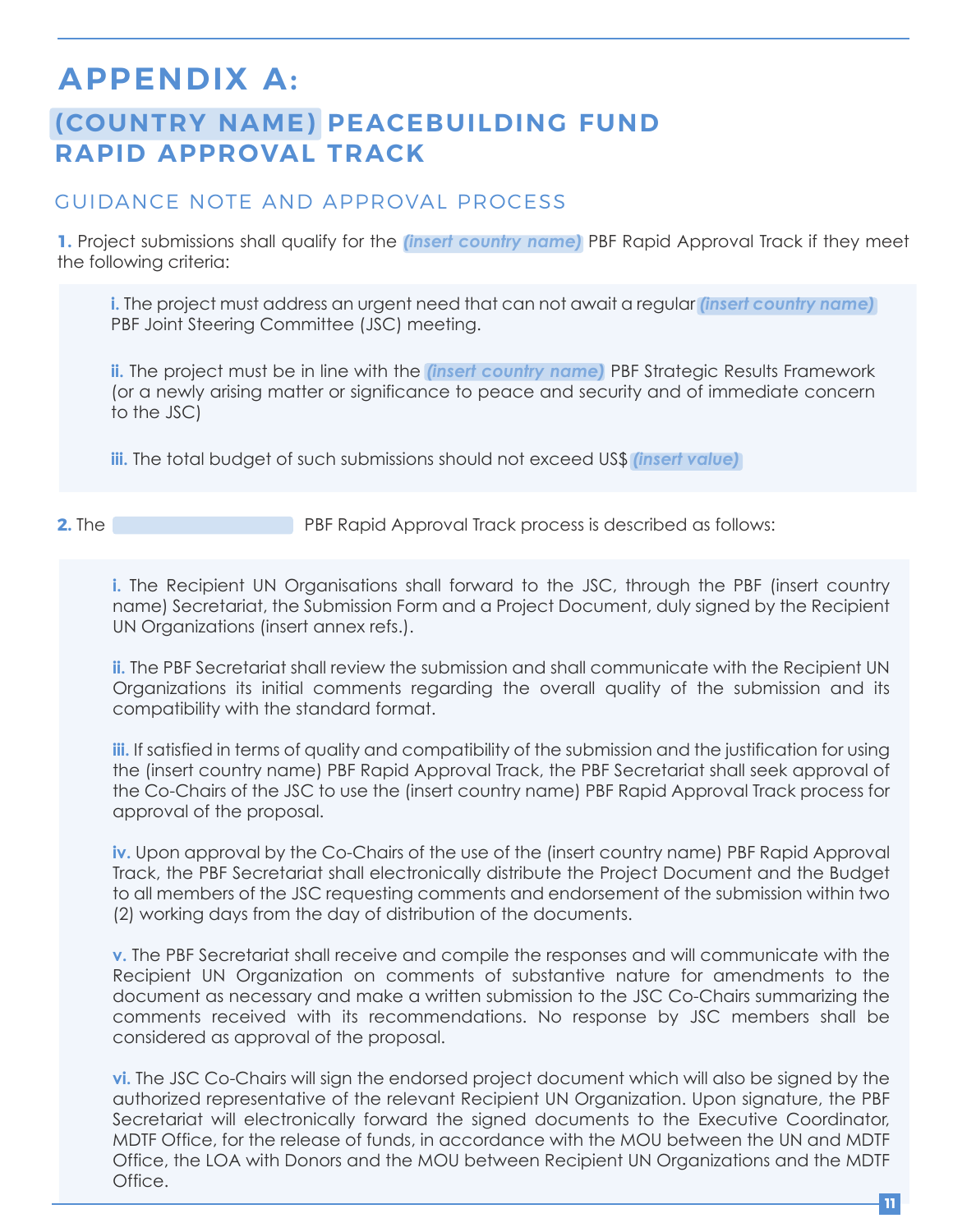iv. The JSC Co-Chairs shall inform the following JSC meeting of any projects endorsed through the (insert country name) PBF Rapid Approval Track.

**viii.** The time frame for the approval process is a minimum of three (3) working days and a maximum of five (5) working days.

### **The approved project shall be subject to the same rules, regulations and procedures covering projects endorsed by the PBF Joint Steering Committee.**